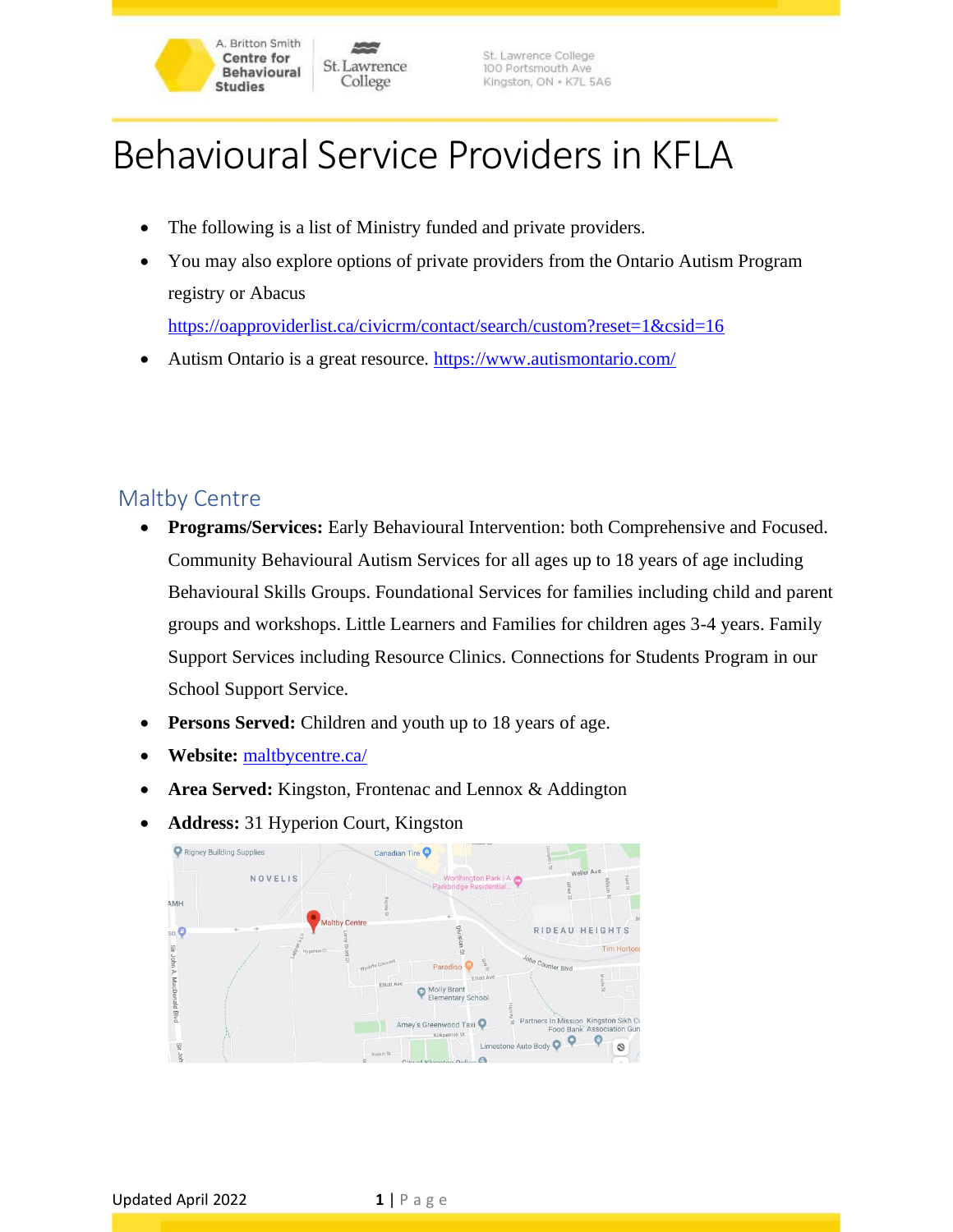## Centre for Behavioural Studies at St Lawrence College

St. Lawrence

College

• **Programs/Services:** The Centre for Behavioural Studies offers behavioural services to groups that are client-centred, and evidence-based. The centre also provides professional training. We engage in research with interprofessional partners and provide learning opportunities for our SLC students. Check out our website for more information.

St. Lawrence College<br>100 Portsmouth Ave

Kingston, ON · K7L 5A6

- **Persons Served:** Individuals of all ages.
- **Website:** [www.centreforbehaviouralstudies.ca](http://www.centreforbehaviouralstudies.ca/)
- **Area Served:** Kingston & Area

A. Britton Smith

**Centre for** 

**Studies** 

**Behavioural** 

• **Address:** 21 Country Club Drive, Kingston.



#### Ongwanada

- **Programs/Services:** Community Behavioural Services includes services from behaviour therapists, under the supervision of an Ongwanada psychologist that will address challenging behavior.
- **Persons Served:** Children over the age of two and adults with developmental disabilities
- **Website:** [www.ongwanada.com/](http://www.ongwanada.com/)
- **Area Served:** Kingston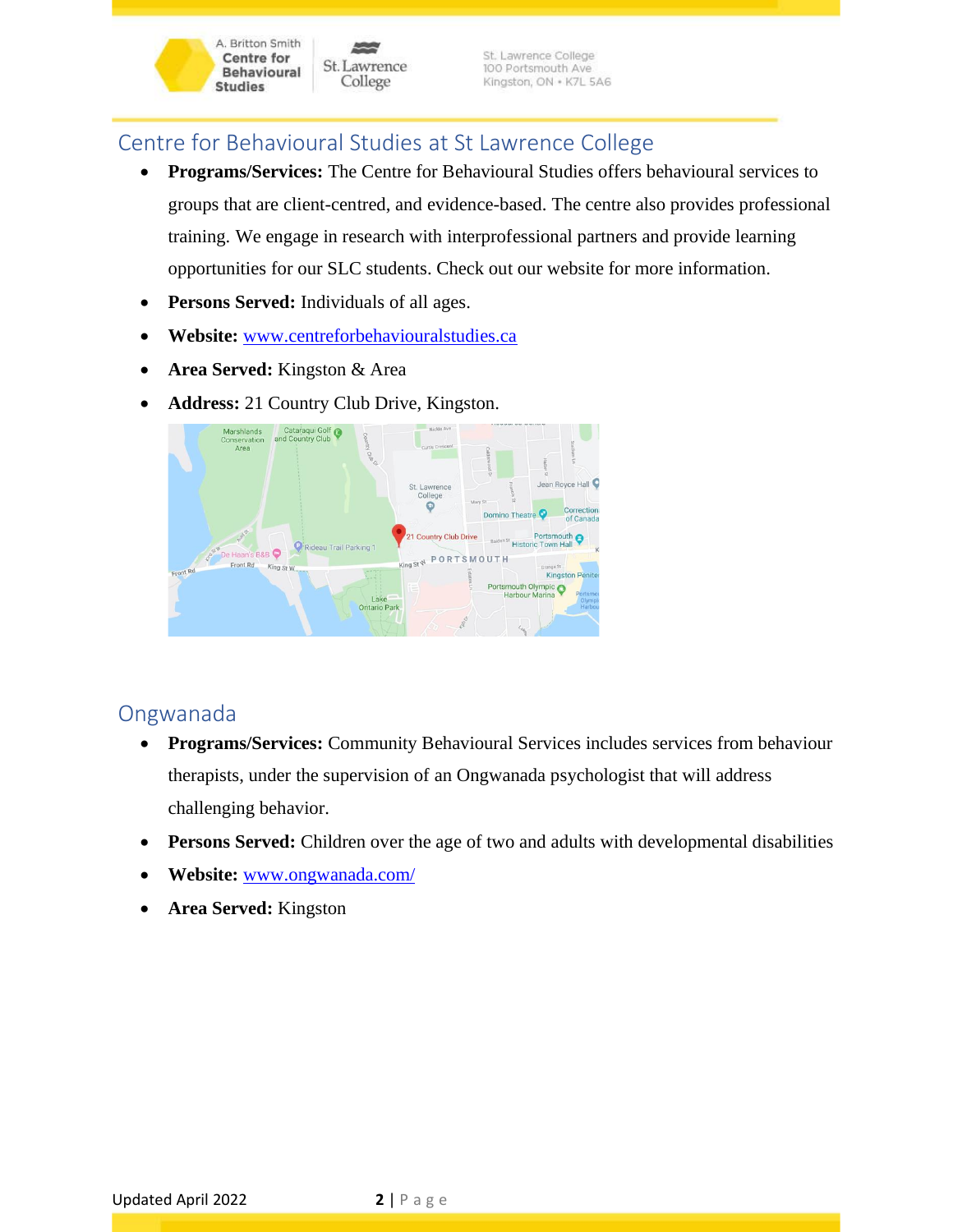

• **Address:** 191 Portsmouth Avenue, Kingston



# Community Living Kingston and District

- **Programs/Services:** CLKD offers clinically supervised behavioural therapist services to individuals already engaged in service with their residential housing, supported independent living and/or day community participation programs.
- **Persons Served:** Children, youth, and adults who have an intellectual disability and are receiving residential, supported independent living or community participation support.
- **Website:** <https://myclkd.ca/>
- **Area Served:** Kingston and Gananoque
- **Address:** 541 Days Road, Kingston



# Qxplore: Quinte Assessment and Treatment Group Inc.

• **Programs/Services:** Behavioural consultation services are available for parents/caregivers/support staff who are finding it difficult to manage their child or person they are supporting with complex needs and challenging behaviours. Services are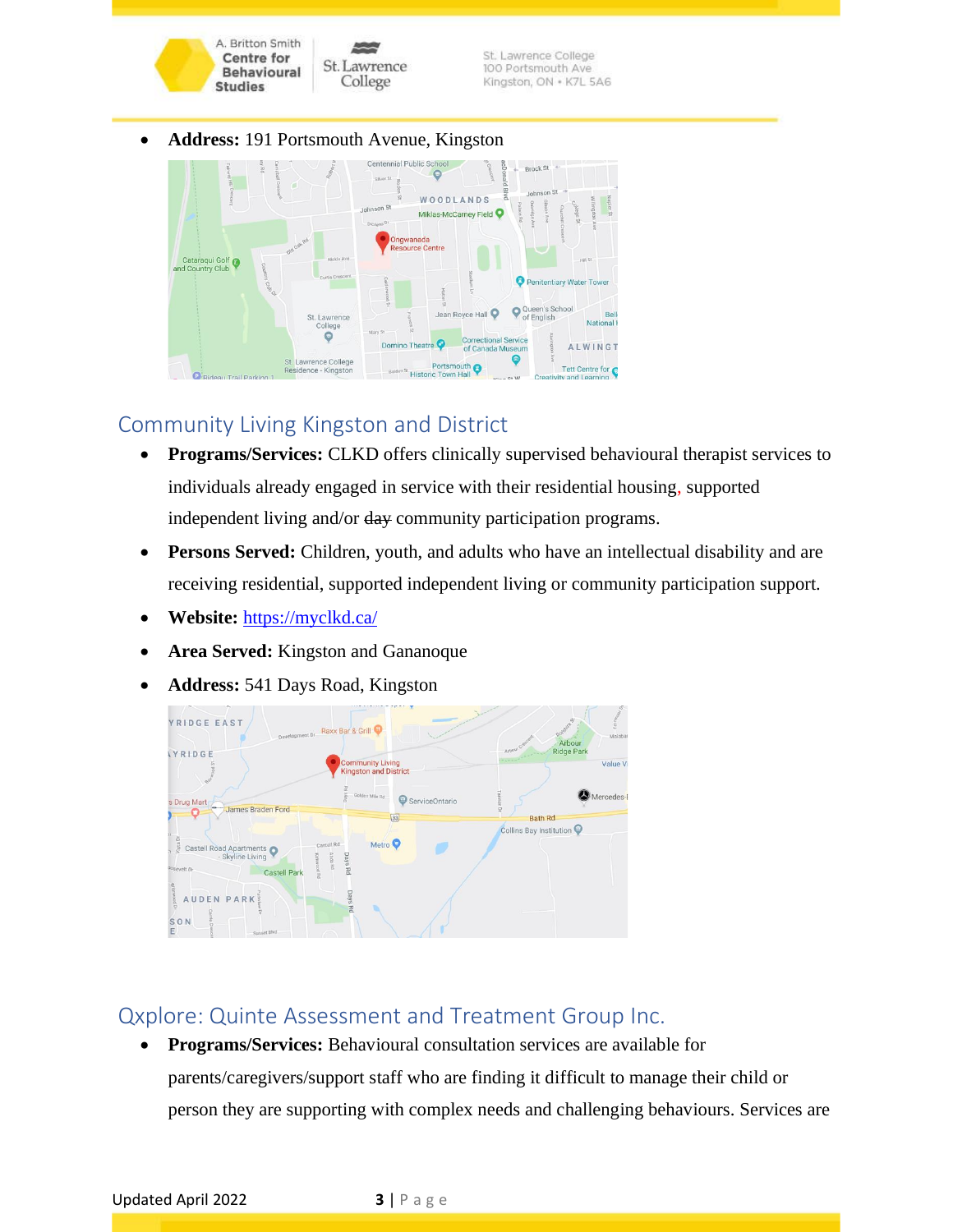based on the principles of Applied Behaviour Analysis and supervised by a Board Certified Behaviour Analyst (BCBA).

- **Persons Served:** Individuals supported include but are not limited to individuals with developmental disabilities, autism spectrum disorder, and dual diagnosis. Services are appropriate for children, adolescents and adults.
- **Website:** <https://www.qxplore.com/>

A. Britton Smith **Centre for** 

**Behavioural** 

**Studies** 

St. Lawrence

College

- **Area Served:** Quinte and Belleville area
- **Address:** 208 John Street, Belleville



## Counselling Services of Bellville and District

- **Programs/Services:** Autism programs include social groups as well as parent education workshops. The Behavioural Consulting Program works with those who provide care to an individual who has a developmental disability to develop strategies that encourage skill acquisition or behaviour change. All strategies are designed to build upon existing strengths and promote full participation in family and community life.
- **Persons Served:** Individuals over the age of two years who have a diagnosed developmental disability
- **Website:** <http://www.csbd.on.ca/>
- **Area Served:** Services are offered in the counties of Hastings, Prince Edward and Lennox and Addington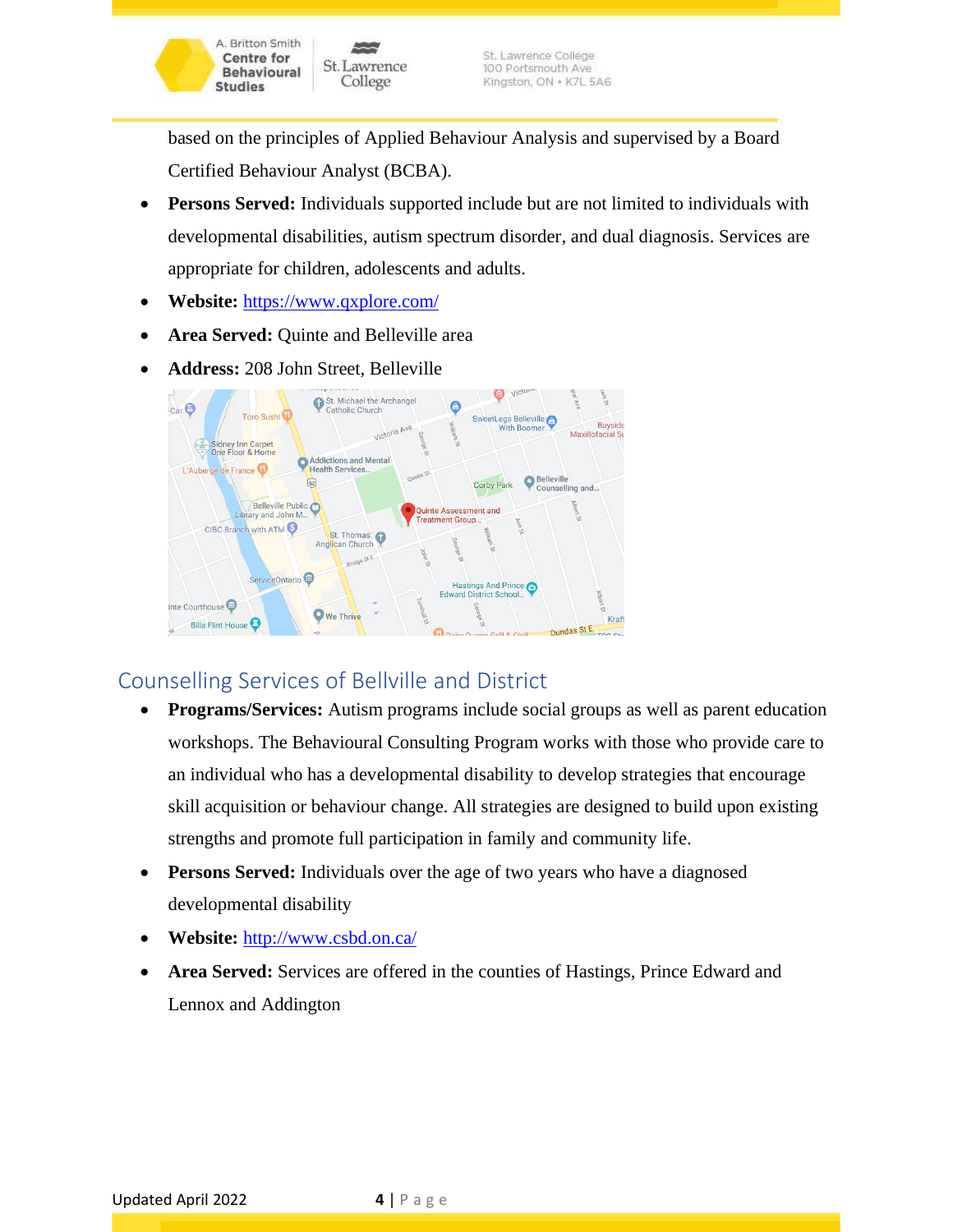

• **Address:** 12 Moira Street East, Belleville



### Applied Behaviour Analysis Program Lanark, Leeds, and Grenville

- **Programs/Services:** The Applied Behaviour Analysis (ABA) program is a whole family service that consists of 2 parts:
	- o Part 1-Teaching parents about ABA and how it can be applied in their homes and daily lives. This is done through four parent education workshops where parents will learn the components of ABA and how to apply them with their children.
	- o Part 2 Goals for children are identified and skills are taught in a group format over eight sessions. Four in home coaching sessions occur during this time, therapists will guide families to achieving those goals. Groups offered include a play group for preschool aged children, and social/emotional, communication, or social skills group for school aged children
- Persons Served: Preschool to school aged children
- **Website:** [http://lcp-home.com/Programs/Autism/Autism\\_ABA.html](http://lcp-home.com/Programs/Autism/Autism_ABA.html)
- **Area Served:** Lanark, Leeds, and Grenville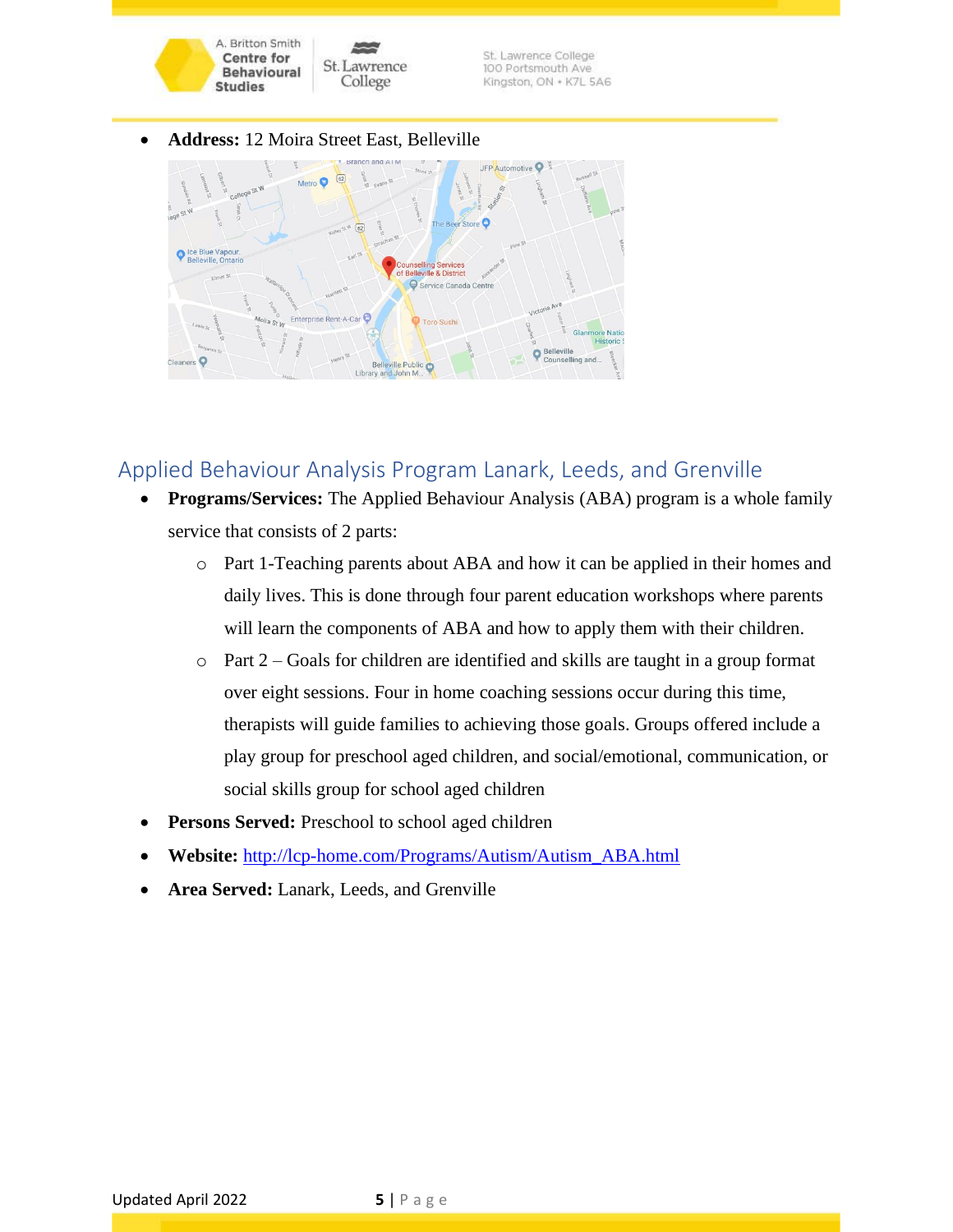

• **Address:** 31 Hyperion Court, Kingston (run out of the Maltby Center),



## Behaviour Development Program Lanark, Leeds, and Grenville

- **Programs/Services:** Program includes visiting clients/families in their natural environment of home, school, day program, day-care to observe, gather information, and then developing a plan for behaviour change, also provides consultation and workshops
- **Persons Served:** Children to adults
- **Website:** [https://connectwell.ca/services/developmental-needs/behaviour-development](https://connectwell.ca/services/developmental-needs/behaviour-development-program/)[program/](https://connectwell.ca/services/developmental-needs/behaviour-development-program/)
- **Area Served:** Lanark, Leeds, and Grenville
- **Address:** 31 Hyperion Court, Kingston (run out of the Maltby Center)

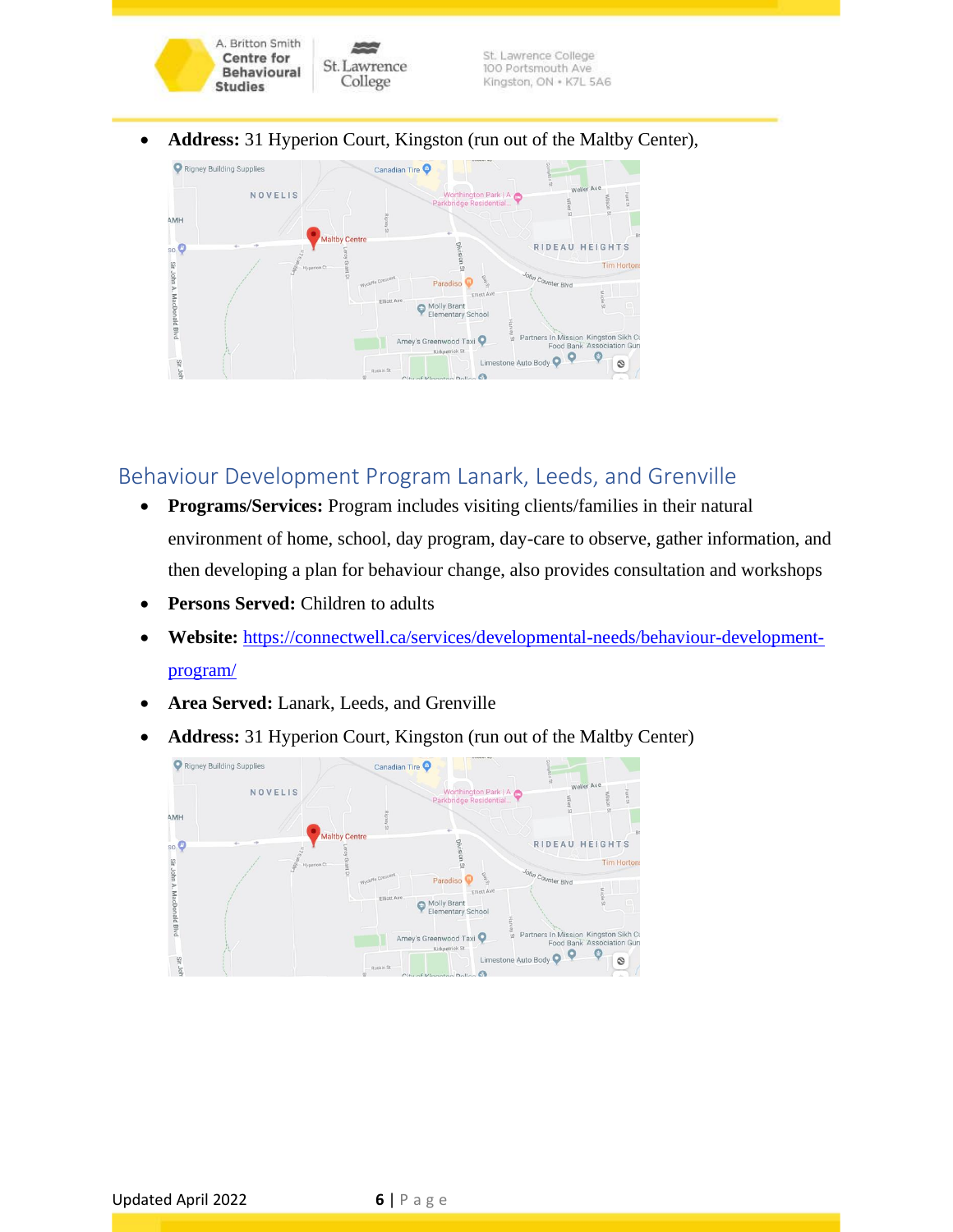# Hotel Dieu Children and Adolescent Psychiatry

St. Lawrence

College

• **Programs/Services:** The Division provides assessment, diagnosis, stabilization and consultation services to support shared care with community physicians and clinicians. An outpatient multi-disciplinary team provides specialty services including consultation on the medical management of psychiatric disorders, psychological assessment, cognitive behaviour therapy, applied behaviour analysis, family therapy and psycho-educational and treatment groups.

St. Lawrence College

100 Portsmouth Ave

Kingston, ON · K7L 5A6

- **Persons Served:** Children and adolescents who are presenting a range of psychiatric disorders and who are in need of acute care.
- **Website:** [https://kingstonhsc.ca/#](https://kingstonhsc.ca/)

A. Britton Smith **Centre for** 

**Behavioural** 

**Studies** 

- **Area Served:** Kingston and district
- **Address:** 166 Brock Street, Kingston



### Kerry's Place Autism Services

- **Programs/Services:** Provides a variety of services, such as residential supports, respite programs, day programs, behavioural services, and employment supports to individuals diagnosed with ASD.
- **Persons Served:** families, children, adolescents, and adults who have been diagnosed with ASD
- **Website:** <https://www.kerrysplace.org/>
- **Area Served:** Belleville and Tweed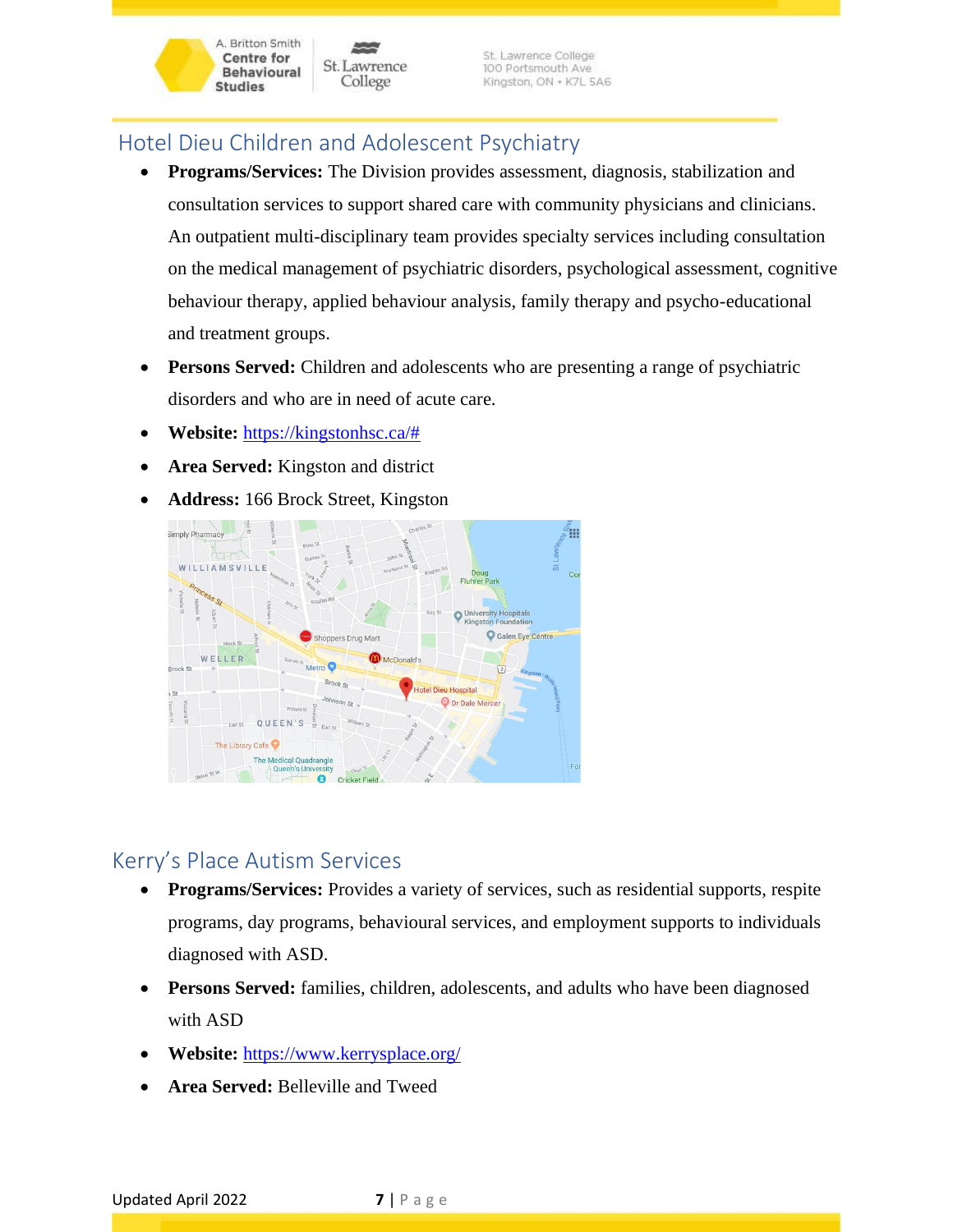

• **Address:** 316 Victoria Street, Tweed



#### Kids Inclusive

- **Programs/Services:** Officially one of the Diagnostic Hubs for ASD in the province, Kids Inclusive is operating under CHEO. They take a multidisciplinary approach to diagnostic assessment that includes the following disciplines (as needed based on the information provided in the referral): Pediatrician/Child Neurologist/Psychologist, Occupational Therapy, Speech Language Pathology, Social Work, Physiotherapy, and Family Resource Consultant (who has a background in ABA). In addition to our diagnosticians, we have OT, SLP and our FRC trained in administering the ADOS-2
- Once the child/family is in the process of diagnostic assessment or has received their assessment they have access to a variety of multidisciplinary services (as listed above) on a needs basis. They offer multidisciplinary group programs, parent education workshops, daycare/home consultation, and treatment blocks (primarily only in SLP for children who fall in the severe range for a language impairment). We also help to support families with transition to kindergarten by partnering with the school boards to host a transition to kindergarten workshop, attend school transition meetings if needed, and to provide initial consult visits in the fall for more complex cases that require our support. They do not specify that a child needs to have ASD to receive their services.
- **Persons served:** We typically service children ages 0-6 (or until they are in school) and then transition to community/school based services.
- **Website:** <http://kidsinclusive.ca/>
- **Address:** 166 Brock St, Kingston, ON K7L 5G2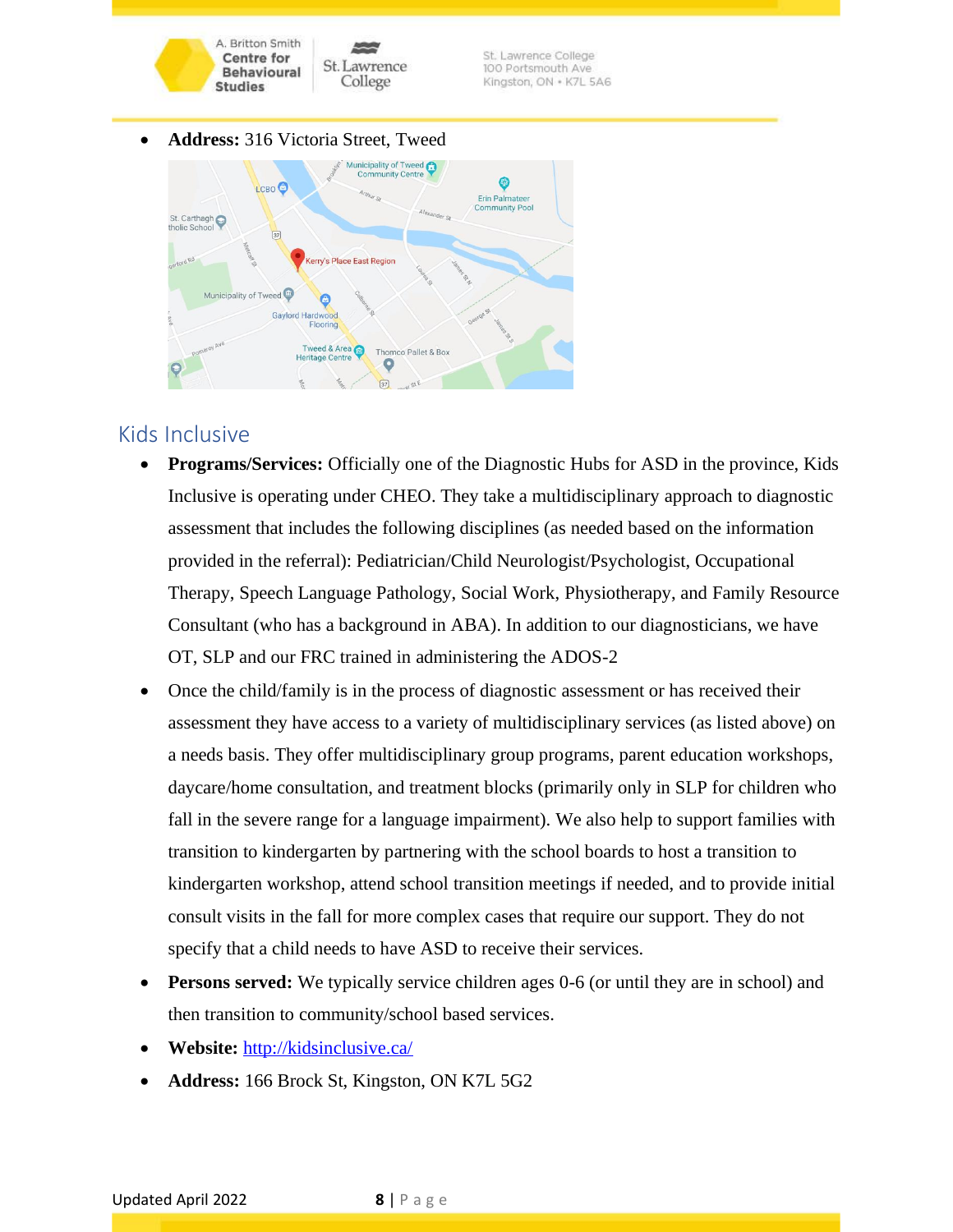### Stride Academy Inc.

A. Britton Smith **Centre for** 

**Behavioural** 

**Studies** 

St. Lawrence

College

- **Programs/Services:** Stride Academy is a new centre that is offering individual behavioural services.
- **Persons Served:** children with autism spectrum disorder and other learning and behavioural challenges
- **Website:** <https://strideacademy.ca/>
- **Area Served:** Kingston
- **Address:** 593 Norris Crt., Unit #2

# SLP Clinics in Kingston and Surrounding Areas

### 1. Big Words Little People

- **Programs/Services:** Assessment, Consultation and Therapy options including articulation (pronunciation), motor speech disorders, social communication, receptive and expressive language delay/disorder, literacy development, fluency (stuttering), voice disorders.
- **Persons Served:** school going children for a wide-range of communication and literacy challenges.
- **Website:**
- **Area Served:** Napanee, Belleville and Kingston
- **Address:** 
	- In Napanee: 105 Unger Island Road, K7R 3L1
	- In Kingston: #1-802 John Marks Avenue, K7L 0C4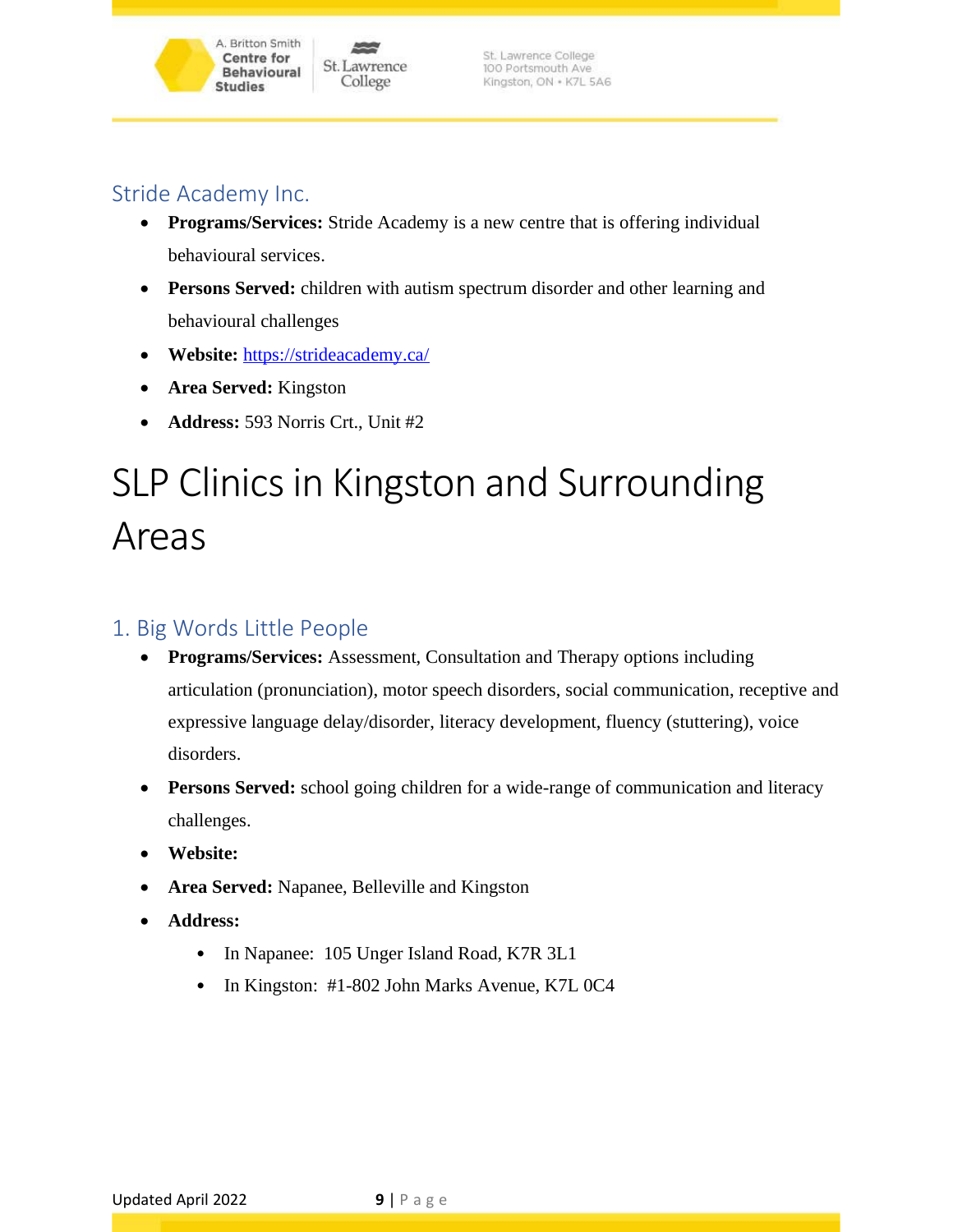## 2. Hotel Dieu – KHSC

**Centre for** 

**Studies** 

- Hotel Dieu Hospital Site Kingston Health Sciences Centre Audiology and Speech-Language Pathology - Brock Street
	- **Programs/Services:** Audiological and speech pathology (evaluate and treat people who have communication disorders) services on an outpatient basis.
	- **Persons served**: Audiology patients can be any age from newborn to adult \* speech pathology provides majority of their services to preschool speech and language \* adult services is limited to voice \* laryngectomy and dysphasia
	- **Website**:<http://www.kingstonhsc.ca/programs-and-departments/audiology-clinic>
	- **Area Served:** Hastings, Prince Edward Counties, Kingston
	- **Address:** Murray Building, 144 Brock St, Kingston, ON K7L 5G2
- Hotel Dieu Hospital Site Kingston Health Sciences Centre Kids Inclusive Centre for Child & Youth Development - Brock Street - Speech Language Therapy - Brock Street
	- **Programs/Services**: Evaluation and treatment of communication disorders and swallowing disorders in children \* assesses both the sounds that the child uses and what the child understands, and also what words they use \* may be incorporated into other services and programs at the Centre
	- **Persons served**: Children with concerns in more than one area of development
	- **Website:** [www.kidsinclusive.ca](http://www.kidsinclusive.ca/)
	- **Area Served:** Kingston, Frontenac, Lennox & Addington, Leeds & Grenville and South Lanark
	- **Address:** 166 Brock St, Kingston, ON K7L 5G2
- Hotel Dieu Hospital Site Kingston Health Sciences Centre Speech-Language Pathology Clinic - Brock Street
	- **Programs/Services:** Assessment and therapy for a range of communication and swallowing disorders.
	- **Persons served**: Eligibility criteria varies by service
	- **Website:** [https://kingstonhsc.ca/optho/programs-and-departments/speech](https://kingstonhsc.ca/optho/programs-and-departments/speech-language-pathology-clinic)[language-pathology-clinic](https://kingstonhsc.ca/optho/programs-and-departments/speech-language-pathology-clinic)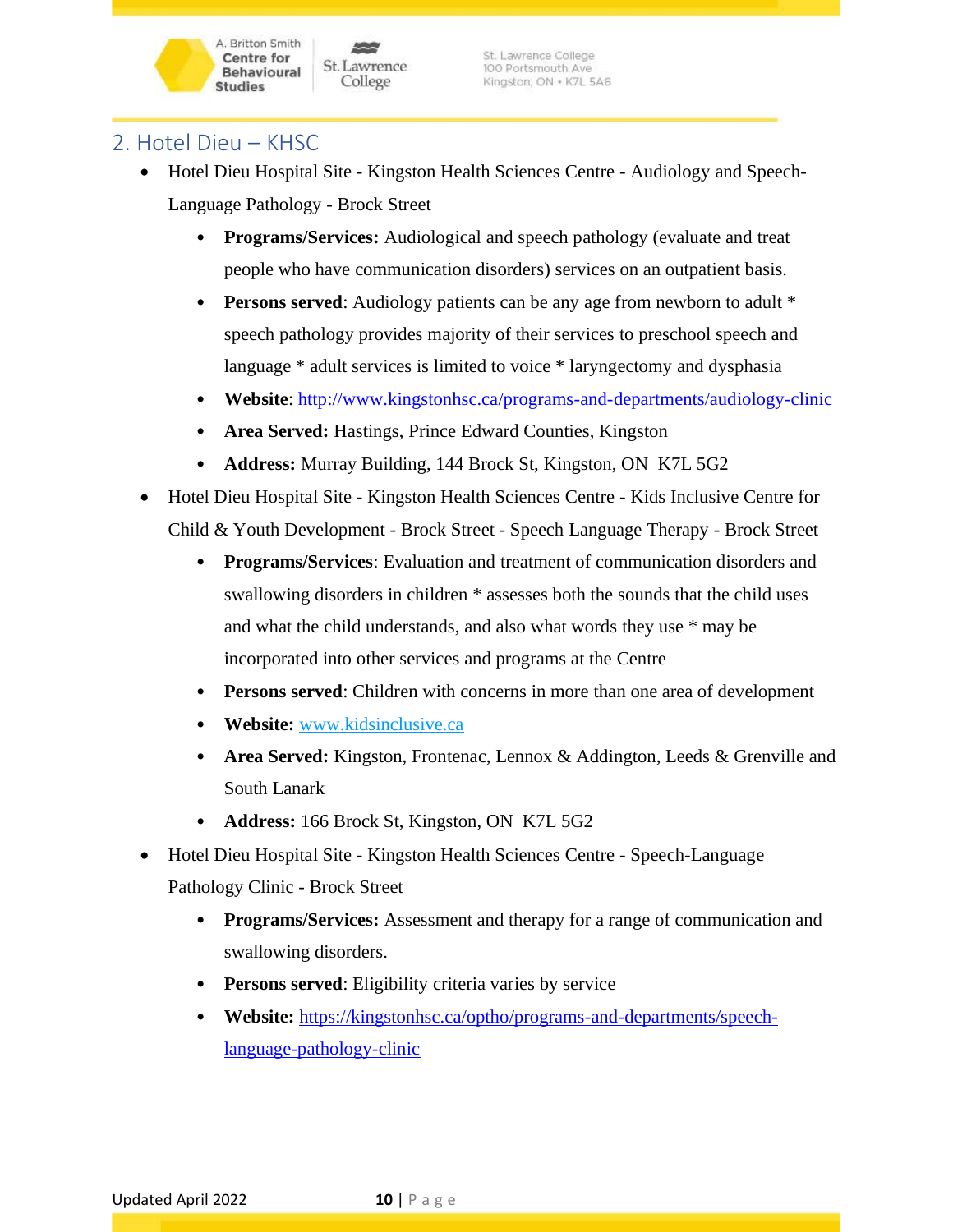

- **Area Served:** East to Prescott; north to Smiths Falls; south to Wolfe and Amherst Islands; and west to Trenton.
- **Address:** Murray Building of Hotel Dieu Hospital, 144 Brock St, Kingston, ON K7L 5G2

### 3. Kaymar Rehabilitation - In Home Speech Language Therapy

- **Programs/Services:** Speech language therapy provided at home or school
- **Persons served**: People needing speech language therapy
- **Website:** <http://www.kaymar.ca/>
- **Area Served:** Kingston, South Frontenac
- **Address:** 1471 John Counter Blvd Suite 304, Kingston, ON K7M 8S8

# 4. Kingston, Frontenac and Lennox and Addington Public Health - Early Expressions, Preschool Speech and Language Services

- **Programs/Services:** Speech/language service assesses speech and language levels
- **Persons served:** Preschool children
- **Website:** [www.kflaph.ca](http://www.kflaph.ca/)
- **Area Served:** Kingston; Frontenac; Lennox ; Addington and areas
- **Address:** 221 Portsmouth Ave, Kingston, ON K7M 1V5

# 5. Providence Care - Providence Care Hospital - Speech Language Pathology Outpatient Service Providence Care Hospital

- **Programs/Services:** Language pathologist provides assessment, therapy, education and counseling for adults with acquired communication impairment with the goal of improving the patient's functional communication in his/her environment
- **Persons served**: Out-patients with respiratory disease with functional limitations and shortness of breath with no cardiac or orthopaedic issues that would preclude intensive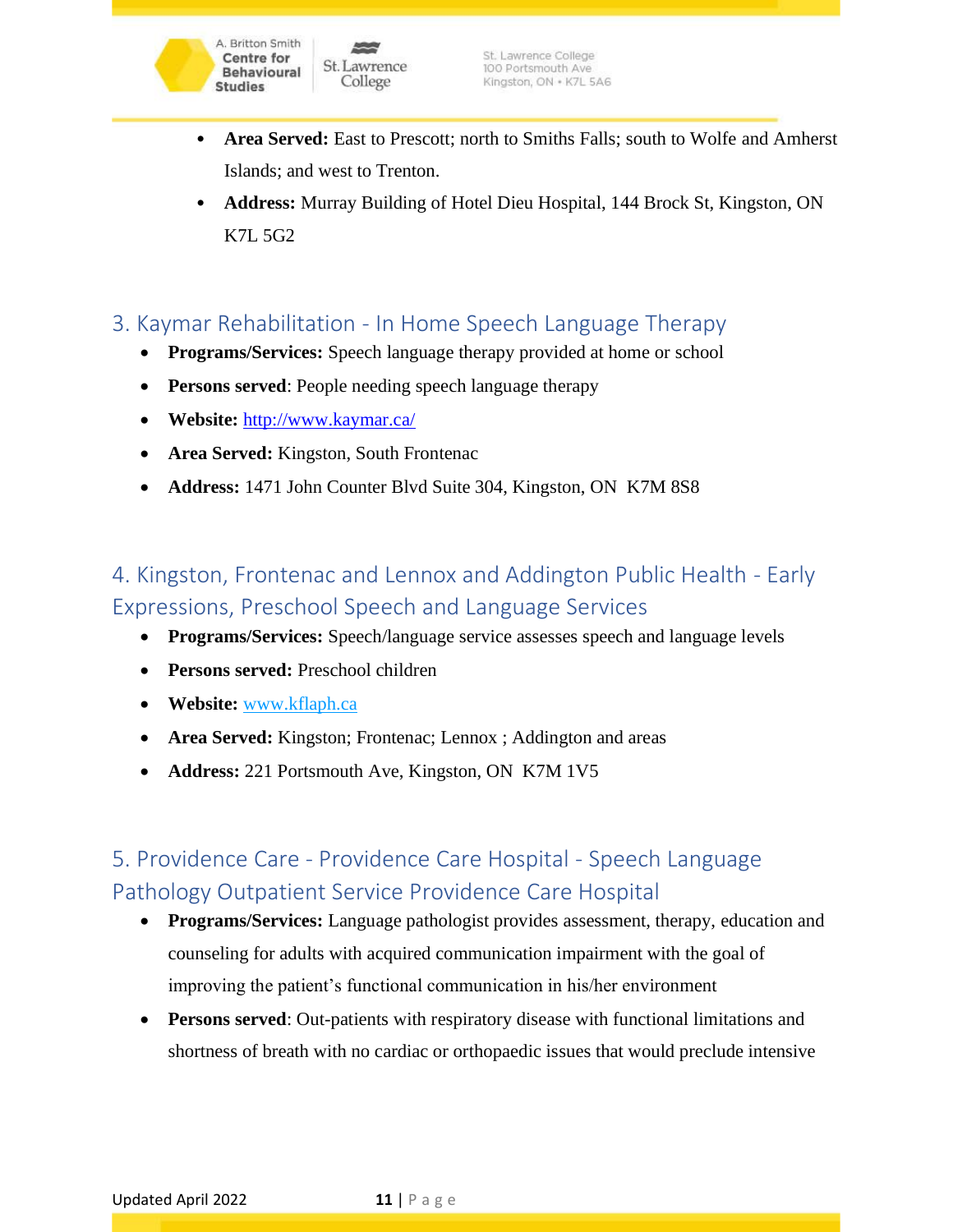exercise and have quit smoking or making significant attempt to quit. Must be able to attend 3 times per week for 6-10 weeks

- **Website:** [https://providencecare.ca/services-referrals/speech-language-pathology](https://providencecare.ca/services-referrals/speech-language-pathology-outpatient-service/)[outpatient-service/](https://providencecare.ca/services-referrals/speech-language-pathology-outpatient-service/)
- **Area Served:** South East Ontario
- **Address**: 752 King St W, Kingston, ON K7L 4X3

# 6. SE Health - Southeast region - Visiting Speech Language Therapy

- **Programs/Services**: Assesses and treats communication and swallowing disorders in both adults and children \* training in social communication skills, language development, and can assist patients who have problems swallowing and eating to reduce the risk of choking
- **Persons served**: People needing speech or swallowing development or rehabilitation
- **Website:** <https://sehc.com/>
- **Area Served:** South East LHIN
- **Address:** 410-1471 John Counter Blvd, Kingston, ON K7M 8S8

## 7. Southeast Local Health Integration Network (LHIN) - Home and

## Community Care City Place.

- **Programs/Services:** Access to health supports in the community. Care coordinators assess eligibility and create care plans and coordinate service provision to patients that need health supports in the community \* service provision may include:
- Nursing, personal support, physiotherapy and occupational therapy, speech and language therapy, social work, nutrition and food counseling (dietitians), medical supplies and equipment
- **Persons Served**: People of all ages who are facing the challenges of age, illness, injury, or disability
- **Website:** <http://healthcareathome.ca/southeast/en>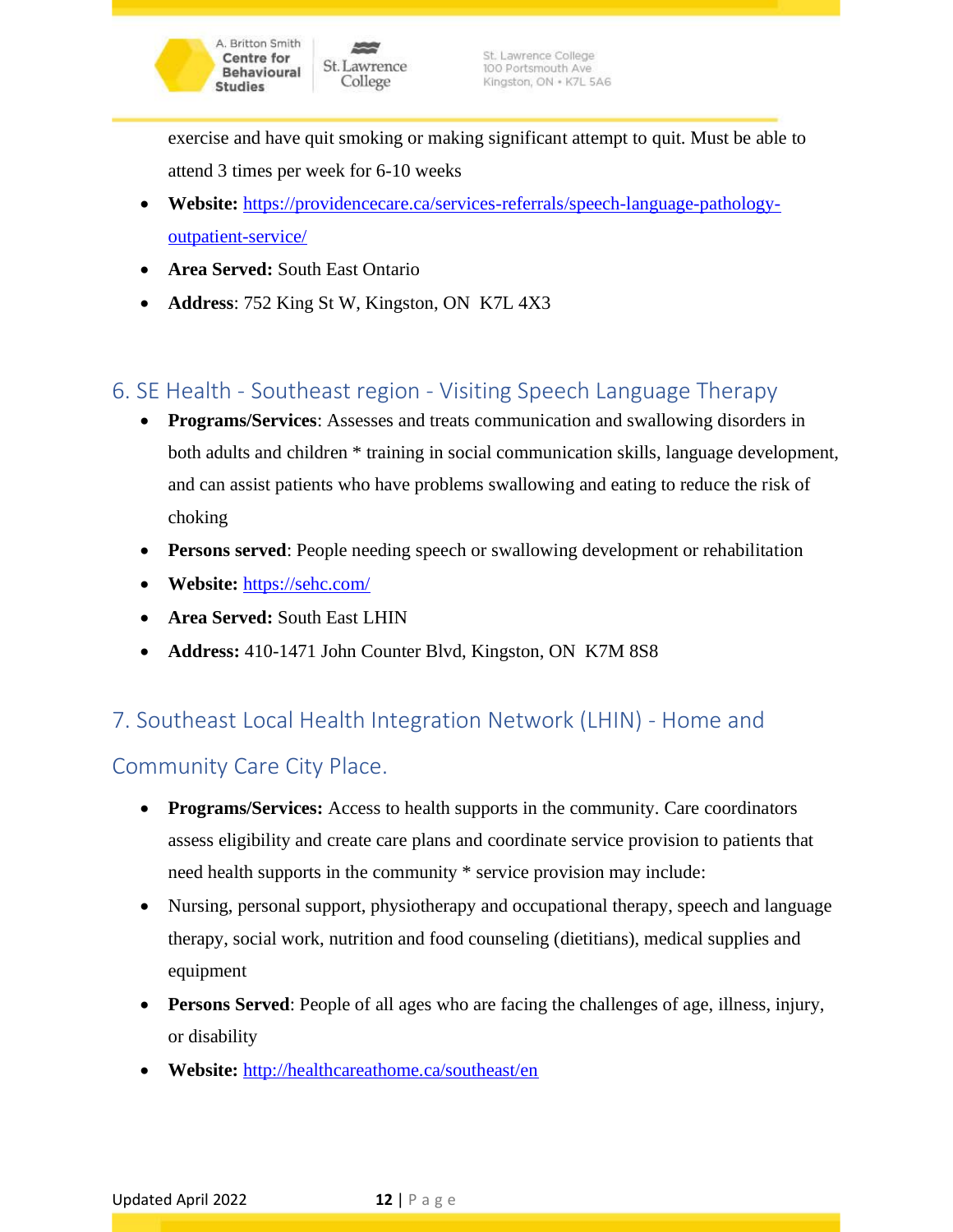- **Area Served:** Hastings, Quinte West, Prince Edward County, Kingston, Frontenac, Lennox & Addington, Leeds County, south part of Grenville County, south part of Lanark County
- **Address:** 1471 John Counter Blvd, Suite 200, Kingston, ON K7M 8S8

**The following services are located outside of Kingston but provide service to Kingston.**

### 8. Home Care Ontario

A. Britton Smith

**Centre for** 

**Studies** 

**Behavioural** 

• **Programs/Services**: Represents home health and social care service providers in Ontario \* promotes the home care sector through advocacy, services to members and knowledge transfer

Members deliver nursing care, home support services, personal care, physiotherapy, occupational therapy, social work, dietetics, speech language therapy and medical equipment in the home

- **Persons served:** Home health and social care service providers
- **Website:** [www.homecareontario.ca](http://www.homecareontario.ca/)
- **Area Served:** Ontario
- **Address:** 175 Longwood Rd S, Suite 319A, Hamilton, ON L8P 0A1

# 9. KIDSPEECH French language services or programs offered to customers/clients on a consistent basis.

• **Programs/Services**: Offer assessments and therapy as well as screenings to children and adults who have been diagnosed with autism, Asperger's, ABI, strokes, learning difficulties and learning disabilities, literacy problems, voice (nodules, hoarseness),and have communication difficulties with speech, language, myofunctional difficulties (drooling, motor speech, tongue thrust), social skills, reading, writing, executive functions and or cognitive communication  $*$  train parents to learn strategies to facilitate their baby's early speech and language milestones and prepare parents to monitor their